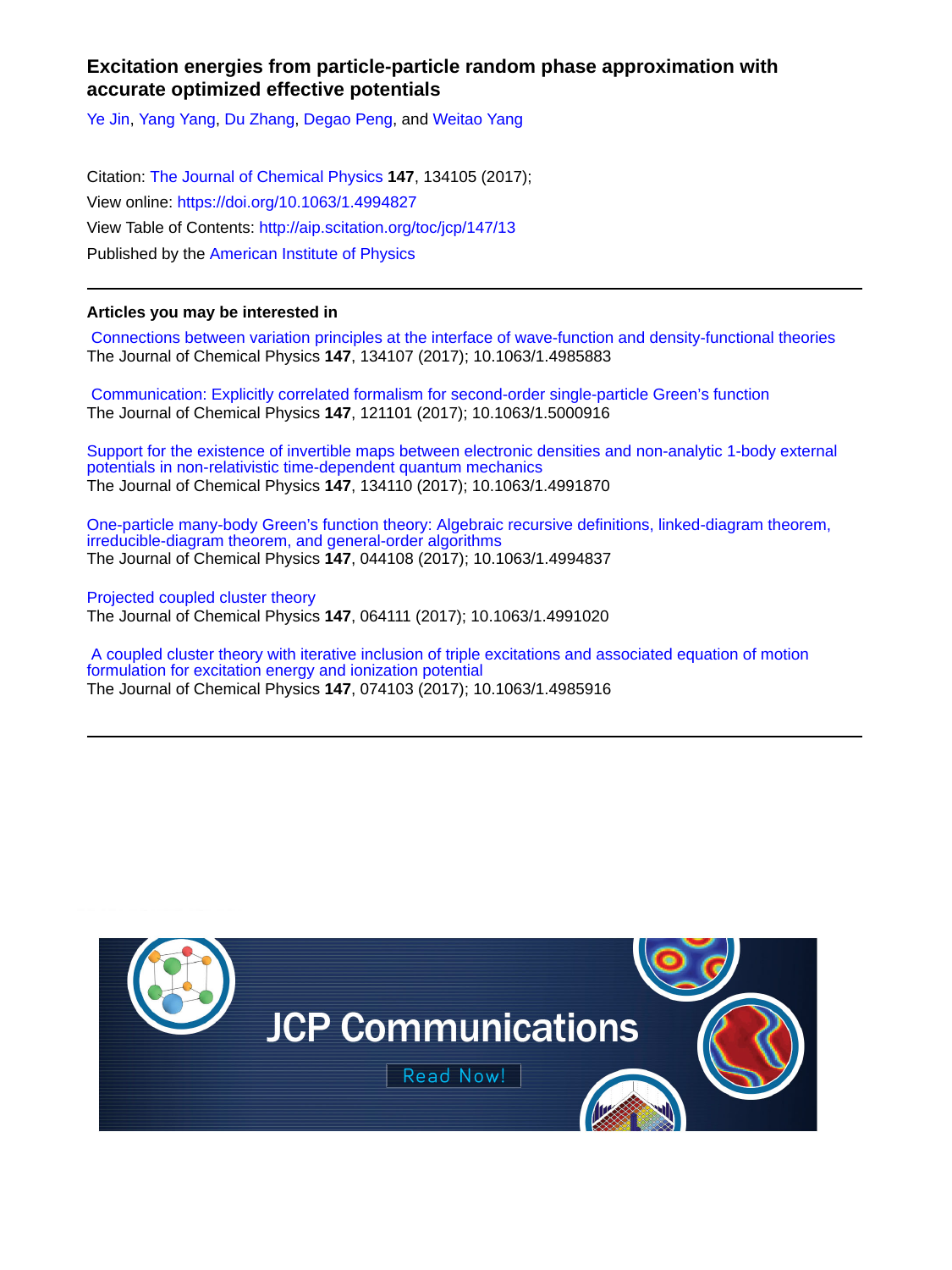

# **[Excitation energies from particle-particle random phase approximation](https://doi.org/10.1063/1.4994827) [with accurate optimized effective potentials](https://doi.org/10.1063/1.4994827)**

Ye Jin, Yang Yang, Du Zhang, Degao Peng, and Weitao Yang<sup>[a\)](#page-1-0)</sup> *Department of Chemistry, Duke University, Durham, North Carolina 27708, USA*

(Received 7 July 2017; accepted 16 September 2017; published online 3 October 2017)

The optimized effective potential (OEP) that gives accurate Kohn-Sham (KS) orbitals and orbital energies can be obtained from a given reference electron density. These OEP-KS orbitals and orbital energies are used here for calculating electronic excited states with the particle-particle random phase approximation (pp-RPA). Our calculations allow the examination of pp-RPA excitation energies with the exact KS density functional theory (DFT). Various input densities are investigated. Specifically, the excitation energies using the OEP with the electron densities from the coupled-cluster singles and doubles method display the lowest mean absolute error from the reference data for the low-lying excited states. This study probes into the theoretical limit of the pp-RPA excitation energies with the exact KS-DFT orbitals and orbital energies. We believe that higher-order correlation contributions beyond the pp-RPA bare Coulomb kernel are needed in order to achieve even higher accuracy in excitation energy calculations. *Published by AIP Publishing.* <https://doi.org/10.1063/1.4994827>

## **I. INTRODUCTION**

The accurate description of electronic excited states has long been an important and challenging topic in theoretical chemistry. Many methods that can deal with excited states have been developed in the past few decades. Among these methods, time-dependent density functional theory  $(TDDFT)^{1-3}$  $(TDDFT)^{1-3}$  $(TDDFT)^{1-3}$ has been widely used, thanks to its good balance of theoretical accuracy and computational efficiency. However, TDDFT has inherent problems in some challenging cases, such as double excitations, Rydberg excitations, charge transfer excitations, and diradical systems.<sup>[4](#page-7-2)</sup> Recently our group has developed the particle-particle random phase approximation  $(pp-RPA)^{5-11}$  $(pp-RPA)^{5-11}$  $(pp-RPA)^{5-11}$ into an effective approach to address these challenging excitation problems and we found that the pp-RPA can successfully describe many of them. Nevertheless, as a post self-consistentfield (SCF) method, the final pp-RPA results depend on the SCF density functional reference, or more specifically, the orbital energies and orbital shapes. It has been demonstrated that better results of TDDFT calculations can be achieved<sup>[12](#page-7-5)[,13](#page-7-6)</sup> with the exact KS density functional theory, $14$  utilizing the optimized effective potential  $(OEP)$ .<sup>[15–](#page-7-8)[18](#page-7-9)</sup> In this paper, we implement the pp-RPA with the OEP, based on the Wu-Yang approach.<sup>[17](#page-7-10)[,19](#page-7-11)</sup> With an accurate input density, the Wu-Yang direct optimization method can produce highly accurate local Kohn-Sham (KS) exchange-correlation potential and therefore the corresponding KS orbitals and orbital energies. This makes it possible to investigate the theoretical limit of the pp-RPA with the exact KS theory.

We first briefly review the pp-RPA and OEP methods in Sec. [II.](#page-1-1) Then in Sec. [III,](#page-4-0) we apply the pp-RPA with the OEP reference to double excitations, Rydberg excitations, diradicals, and regular single excitations, in order to investigate the theoretical limit of the pp-RPA based on local KS references. We also compare the results with calculations based on approx-imate functionals from our previous work.<sup>[5](#page-7-3)[,9](#page-7-12)[,20](#page-7-13)</sup> We give our final conclusion in Sec. [IV.](#page-7-14)

### <span id="page-1-1"></span>**II. METHODS**

#### **A. pp-RPA**

The pp-RPA formula can be derived in a variety of ways, including the equation-of-motion, $21,22$  $21,22$  adiabatic connection pairing matrix fluctuation, [5](#page-7-3)[,6](#page-7-17) and time-dependent density func-tional theory with a pairing field (TDDFT-P).<sup>[7](#page-7-18)</sup> Here, we review the TDDFT-P method as this method justifies the use of the DFT references.

The general Hamiltonian with a pairing potential takes the form

$$
\hat{H} = \hat{T} + \hat{V} + \hat{D} + \hat{W},\tag{1}
$$

where  $\hat{T}$ ,  $\hat{V}$ , and  $\hat{W}$  represent the kinetic energy operator, external regular potential operator, and the two electron interaction operator, respectively.  $\hat{D}$  is the external pairing field operator,

$$
\hat{D} = \frac{1}{2} \int d\mathbf{x} d\mathbf{x}' [D^*(\mathbf{x}, \mathbf{x}') \hat{\psi}(\mathbf{x}') \hat{\psi}(\mathbf{x}) + \text{h.c.}], \tag{2}
$$

where h.c. stands for the Hermitian conjugate. Note that the total number of electrons in the system can change under a finite  $D^*(\mathbf{x}, \mathbf{x}')$ . The pairing matrix under the pairing field is defined as

$$
\kappa(\mathbf{x}, \mathbf{x}') = \langle \Psi | \psi^\dagger(\mathbf{x}') \psi^\dagger(\mathbf{x}) | \Psi \rangle.
$$
 (3)

Now we perturb the interacting system with a small pairing field  $\delta D(\mathbf{x}, \mathbf{x}'; t)$ . Then the change of the pairing matrix that responds to the perturbation is responds to the perturbation is

<span id="page-1-0"></span>a)Electronic mail: [weitao.yang@duke.edu](mailto:weitao.yang@duke.edu)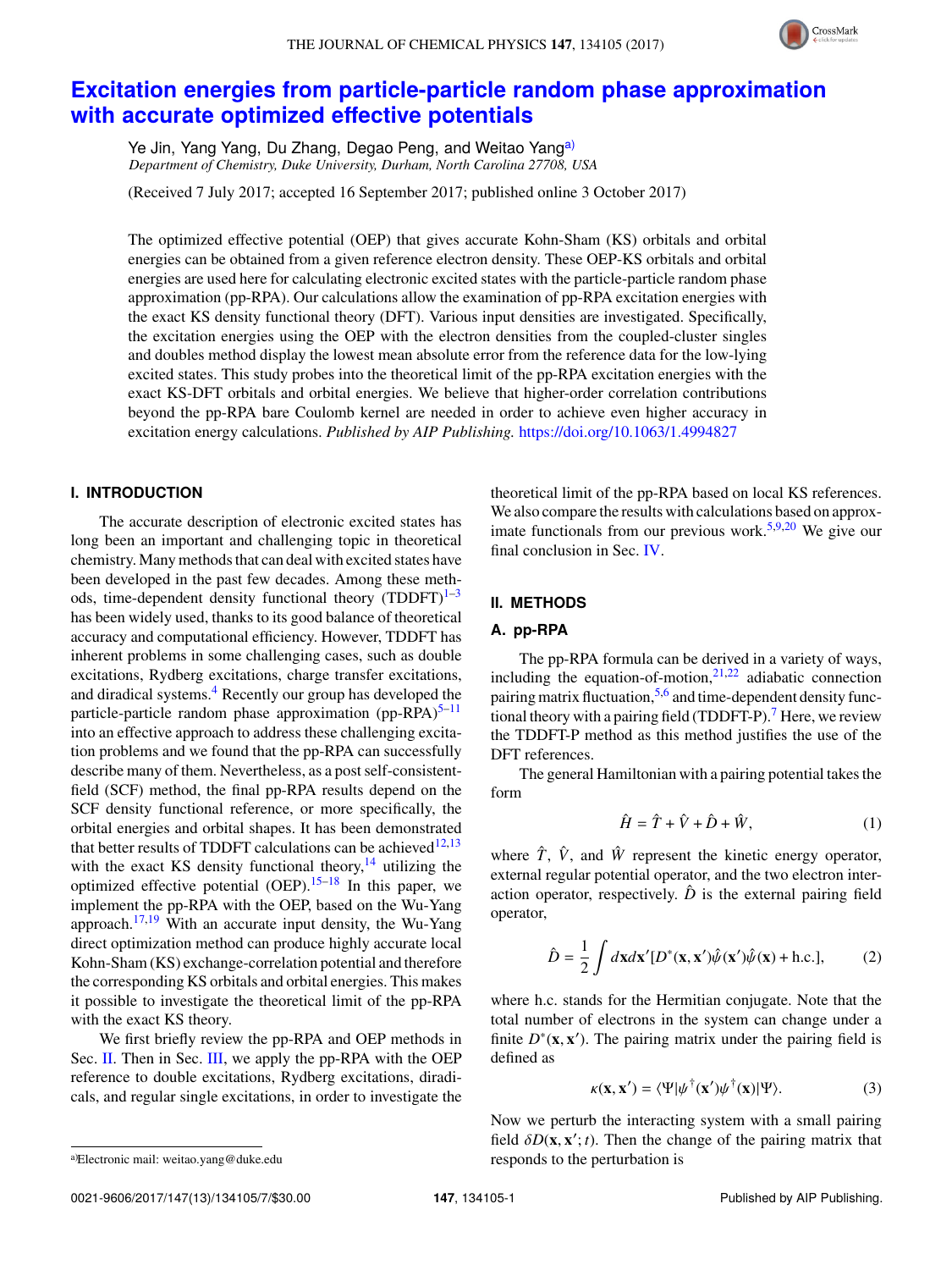$$
\delta \kappa(\mathbf{x}, \mathbf{x}'; t) = \int d\tau dy dy' K(\mathbf{x}, \mathbf{x}'; \mathbf{y}, \mathbf{y}'; t-\tau) \delta D(\mathbf{y}, \mathbf{y}'; \tau), \tag{4}
$$

where the particle-particle (pp) response function  $K$  is

$$
K(\mathbf{x}, \mathbf{x}'; \mathbf{y}, \mathbf{y}'; t) = -i\theta(t)\langle \Psi^{\text{gs}} | [\hat{\psi}_H(\mathbf{x}'; t)\hat{\psi}_H(\mathbf{x}t), \hat{\psi}^\dagger(\mathbf{y})\hat{\psi}^\dagger(\mathbf{y}')] | \Psi^{\text{gs}} \rangle.
$$
 (5)

Note that *H* denotes the Heisenberg picture. For a noninteracting system with the Fourier transform from the time domain to the energy domain and the variables from coordinate representation to orbital representation, the pp linear response function is

$$
K_{pq,rs}^{0}(\omega) = (\delta_{pr}\delta_{qs} - \delta_{qr}\delta_{ps})
$$
  
 
$$
\times \frac{\theta(p - F)\theta(q - F) - \theta(F - p)\theta(F - q)}{\omega - (\varepsilon_p + \varepsilon_q) + i\eta},
$$
 (6)

where *F* denotes the Fermi level. In the following discussion, we will use *p*,*q*,*r*,*s* for general orbitals, *i*,*j*,*k*,*l* for occupied orbitals, and *a*,*b*,*c*,*d* for virtual orbitals. Thus, the linear response equation of the pairing matrix to the pairing field can be expressed as

$$
\delta \kappa_{ij}^s(\omega) = -\frac{\delta D_{ij}^s(\omega)}{\omega - (\varepsilon_i + \varepsilon_j) + i\eta},\tag{7}
$$

$$
\delta \kappa_{ab}^s(\omega) = \frac{\delta D_{ab}^s(\omega)}{\omega - (\varepsilon_a + \varepsilon_b) + i\eta}.
$$
 (8)

According to the linear response theory, when  $\delta \kappa$  changes, there arises an internal mean-field paring potential  $\delta D_{\text{int}}$ , which further influences  $\delta \kappa$  back. Here we make another approximation that the response of  $\delta D^s$  to  $\delta \kappa$  is adiabatic. The adiabatic<br>position response kernel *I* is thus pp response kernel *L* is thus,

$$
L_{pq,rs} = \langle pq \vert \vert rs \rangle + 2 \int d\mathbf{x}_1 d\mathbf{x}_2 d\mathbf{x}'_1 d\mathbf{x}'_2 \varphi_p^*(\mathbf{x}_1) \varphi_q^*(\mathbf{x}'_1)
$$

$$
\times (\frac{\delta^2 E_{xc}[\rho, \kappa]}{\delta \kappa^*(\mathbf{x}_1, \mathbf{x}'_1) \delta \kappa(\mathbf{x}_2, \mathbf{x}'_2)}) \rho \varphi_r(\mathbf{x}_2) \varphi_s(\mathbf{x}'_2), \qquad (9)
$$

where  $\langle pq||rs \rangle$  is the antisymmetrized two-electron integral. Combining two parts of perturbations together, we reach the TDDFT-P equation<sup>[7](#page-7-18)</sup>

$$
\begin{bmatrix} A & B \\ B^{\dagger} & C \end{bmatrix} \begin{bmatrix} X \\ Y \end{bmatrix} - \omega \begin{bmatrix} I & 0 \\ 0 & -I \end{bmatrix} \begin{bmatrix} X \\ Y \end{bmatrix} = - \begin{bmatrix} \delta D^{pp} \\ \delta D^{hh} \end{bmatrix}, \qquad (10)
$$

where

$$
A_{ab,cd} = \delta_{ac}\delta_{bd}(\varepsilon_a + \varepsilon_b) + L_{ab,cd},\tag{11}
$$

$$
B_{ab,ij} = \langle ab \mid |ij\rangle,\tag{12}
$$

$$
C_{ij,kl} = -\delta_{ik}\delta_{jl}(\varepsilon_i + \varepsilon_j) + L_{ij,kl},
$$
\n(13)

$$
X_{ab} = \delta \kappa_{ab}(\omega),\tag{14}
$$

$$
Y_{ij} = \delta \kappa_{ij}(\omega),\tag{15}
$$

$$
\left[\delta \mathbf{D}^{pp}\right]_{ab} = \delta D_{ab}(\omega),\tag{16}
$$

$$
\left[\delta \mathbf{D}^{hh}\right]_{ij} = \delta D_{ij}(\omega). \tag{17}
$$

Note that to avoid redundancy, we restrict the index *<sup>a</sup>* > *<sup>b</sup>* and  $i > j$ . Furthermore, by taking the external perturbation  $\delta D$  to 0, the eigenvalue equation is thus

$$
\begin{bmatrix} A & B \\ B^{\dagger} & C \end{bmatrix} \begin{bmatrix} X \\ Y \end{bmatrix} = \omega \begin{bmatrix} I & 0 \\ 0 & -I \end{bmatrix} \begin{bmatrix} X \\ Y \end{bmatrix}.
$$
 (18)

Since the kernel *L* remains unknown, we use the antisymmetrized bare Coulomb interaction as the kernel, which leads to the pp-RPA equation. And in the pp-RPA, the simplified matrix elements are known explicitly now,

$$
A_{ab,cd} = \delta_{ac}\delta_{bd}(\varepsilon_a + \varepsilon_b) + \langle ab||cd\rangle, \tag{19}
$$

$$
B_{ab,ij} = \langle ab \mid |ij\rangle,\tag{20}
$$

$$
C_{ij,kl} = -\delta_{ik}\delta_{jl}(\varepsilon_i + \varepsilon_j) + \langle ij||kl\rangle, \tag{21}
$$

with the eigenvalues being two-electron addition energies

$$
\omega_n^{N+2} = E_n^{N+2} - E_0^N \tag{22}
$$

and two-electron removal energies

$$
\omega_n^{N-2} = E_0^N - E_n^{N-2}.
$$
 (23)

If we compute from an two-electron deficient  $(N - 2)$  system, the excitation energy is then

$$
E_n^N - E_0^N = (E_n^N - E_0^{N-2}) - (E_0^N - E_0^{N-2}) = \omega_n - \omega_0.
$$
 (24)  
In order to get the excitation energies, we only need the  
orbitals and orbital energies of the non-interacting  $(N - 2)$ -

In order to get the excitation energies, we only need the  $E_n^- - E_0^- = (E_n^- - E_0^-^-) - (E_0^- - E_0^-^-) = \omega_n - \omega_0$ . (24)<br>In order to get the excitation energies, we only need the<br>orbitals and orbital energies of the non-interacting (*N* – 2)-<br>electron system. The orbitals of (*N* – 2)-elect are more contracted, but qualitatively similar to those of *N*electron systems, making it possible to qualitatively identify the character of each double electron addition excitation and consequently the corresponding *N*-electron system configuration. In this work, we have used four ways to obtain this information: (1) approximate density functional like PBE,  $^{23}$  $^{23}$  $^{23}$ (2) approximate functionals of density matrix, like HF and B3LYP $^{24,25}$  $^{24,25}$  $^{24,25}$  $^{24,25}$  in the generalized KS calculations, (3) OEP from accurate electron densities, and (4) OEP from densities calculated with approximate functionals of the density matrix.

#### **B. OEP**

We use the accurate and efficient direct optimization method for the determination of the OEP and its associated orbitals and orbital energies from a given electron density, developed by Wu and Yang.[17](#page-7-10)[,19](#page-7-11) Consider an *N*-electron closed-shell system with a given input electron density  $\rho_{\text{in}}$ , the Levy constrained search<sup>[26](#page-7-22)</sup> shows that the kinetic energy is

$$
T_s[\rho] = \min_{\Psi_{\text{det}} \to \rho_{in}} T[\Psi_{\text{det}}]. \tag{25}
$$

Therefore, the evaluation of the kinetic energy is turned into a constrained minimization problem, where the Lagrangian is

$$
W_s[\Psi_{\text{det}}, v(\mathbf{r})] = 2 \sum_{i}^{N/2} \langle \phi_i | \hat{T} | \phi_i \rangle + \int d\mathbf{r} v_s(\mathbf{r}) \{ \rho(\mathbf{r}) - \rho_{in}(\mathbf{r}) \}.
$$
\n(26)

And the stationary condition will be

$$
[\hat{T} + v(\mathbf{r})]\phi_i = \varepsilon_i \phi_i.
$$
 (27)

The determinant,  $\Psi_{\text{det}}$ , is thus an implicit functional of  $v(\mathbf{r})$ ,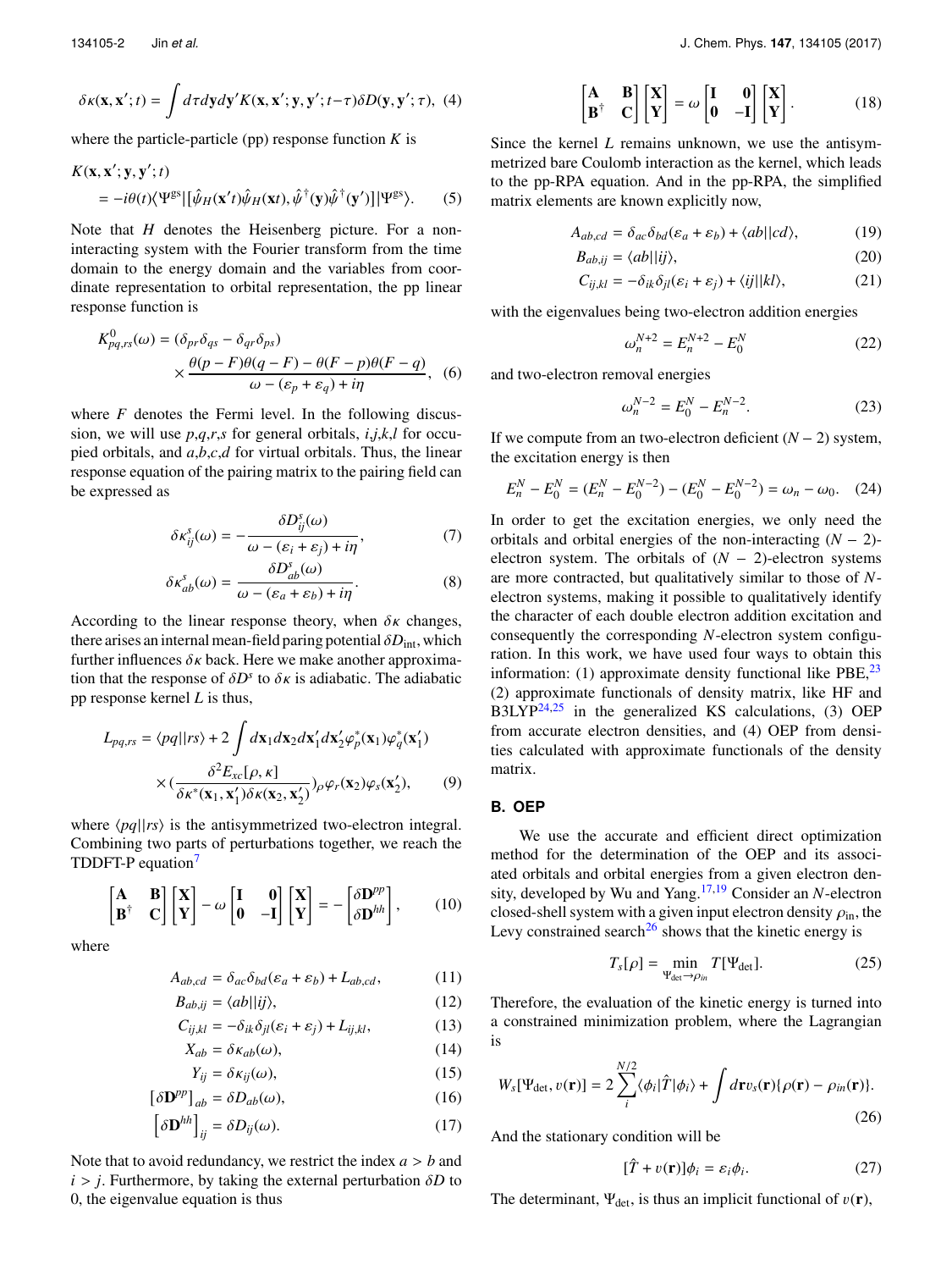Then we can rewrite the Lagrangian  $W_s$  as a functional only depending on  $v(\mathbf{r})$ ,

$$
W_s[\Psi_{\text{det}}[v(\mathbf{r})], v(\mathbf{r})] = \min_{\phi_i, \langle \phi_i | \phi_i \rangle = 1} W_s[\Psi_{\text{det}}, v(\mathbf{r})]. \tag{29}
$$

As a consequence, the OEP problem is simplified into the maximization of  $W_s$  with respect to the potential  $v(\mathbf{r})$ . The most efficient way to carry out the OEP is by expanding the potential  $v(\mathbf{r}),$ 

$$
v(\mathbf{r}) = v_{\text{ext}}(\mathbf{r}) + v_0(\mathbf{r}) + \sum_{t} b_t g_t(\mathbf{r}),
$$
 (30)

where  $v_{ext}(\mathbf{r})$  is the external potential,  $v_0$  is a fixed reference potential, and the last term is a linear combination with a set of finite basis functions  $\{g_t(\mathbf{r})\}$  and the coefficients  ${b<sub>t</sub>}$ . We choose the Fermi-Amaldi potential as the reference potential, $27$  namely,

$$
v_0(\mathbf{r}) = \frac{N-1}{N} \int \frac{\rho_0(\mathbf{r}')}{|\mathbf{r} - \mathbf{r}'|} d\mathbf{r}',\tag{31}
$$

which can provide the correct long-range behavior and a set of Gaussian functions for  $\{g_t(\mathbf{r})\}$  for calculation convenience. Note that  $\rho_0(\mathbf{r})$  is a fixed reference electron density. Now the OEP problem turns into the optimization problem of  $W_s[\Psi_{\text{det}}[v(\mathbf{r})], v(\mathbf{r})]$  with respect to the expansion coefficients  ${b_t}$ . One way to carry out this optimization is by applying the Newton method. One can obtain the first and second order derivatives (gradient and Hessian),

$$
\frac{\partial W_s}{\partial b_t} = \int d\mathbf{r} g_t(\mathbf{r}) \{ \rho(\mathbf{r}) - \rho_{\text{in}}(\mathbf{r}) \},
$$
\n
$$
H_{u,t} = \frac{\partial^2 W_s}{\partial b_t \partial b_t}.
$$
\n(32)

$$
\frac{\partial b_u \partial b_t}{\partial z} = 2 \sum_{i}^{\text{occ } \text{unocc}} \frac{\langle \phi_i | g_u(\mathbf{r}) | \phi_a \rangle \langle \phi_a | g_t(\mathbf{r}) | \phi_i \rangle}{\varepsilon_i - \varepsilon_a} + \text{c.c.,} \tag{33}
$$

and then iteratively solve the equation

$$
\mathbf{b}^{n+1} = \mathbf{b}^n - \mathbf{H}^{-1} \cdot \mathbf{g},\tag{34}
$$

where the gradient vector is defined as  $g_t = \frac{\partial W_s}{\partial b_t}$ . We also apply the BFGS method<sup>[28](#page-7-24)</sup> in some cases as an alternative optimization method to avoid the inversion of the Hessian.

We use the following procedure for excitation energy calculations:

- 1. Perform a self-consistent field (SCF) or post-SCF calcu-We use the following procedure for excitation energy<br>lations:<br>Perform a self-consistent field (SCF) or post-SCF calcu-<br>lation for the  $(N - 2)$ -electron system to obtain the total electron density;
- 2. use this density as an input for the OEP calculation to obtain orbitals and eigenvalues;
- 3. calculate the excitation energies with the pp-RPA.

#### **C. Computational details**

All electron densities are calculated with Gaussian 09.<sup>[29](#page-7-25)</sup> Our OEP and spin-adapted pp-RPA<sup>[20](#page-7-13)</sup> methods are implemented in the QM<sup>4</sup>D package.<sup>30</sup> All calculations are compared with Refs. 5, 8, and 9 and for the regular single excitation calculations, we use molecules from Ref. 31 mented in the  $QM<sup>4</sup>D$  package.<sup>[30](#page-7-26)</sup> All calculations are compared with Refs. [5,](#page-7-3) [8,](#page-7-27) and [9](#page-7-12) and for the regular single excitation calelectron system calculations, aug-cc-pVDZ is used for the

<span id="page-3-0"></span>

FIG. 1. Potential basis convergence tests with the pp-RPA-OEP from three density sources are shown here. The first two singlet and triplet excitations are calculated using butadiene. The number on the x-axis represents different potential basis sets, shown in Table [I.](#page-4-1) Aug-cc-pVDZ is chosen as the atomic basis set, as shown in the previous work.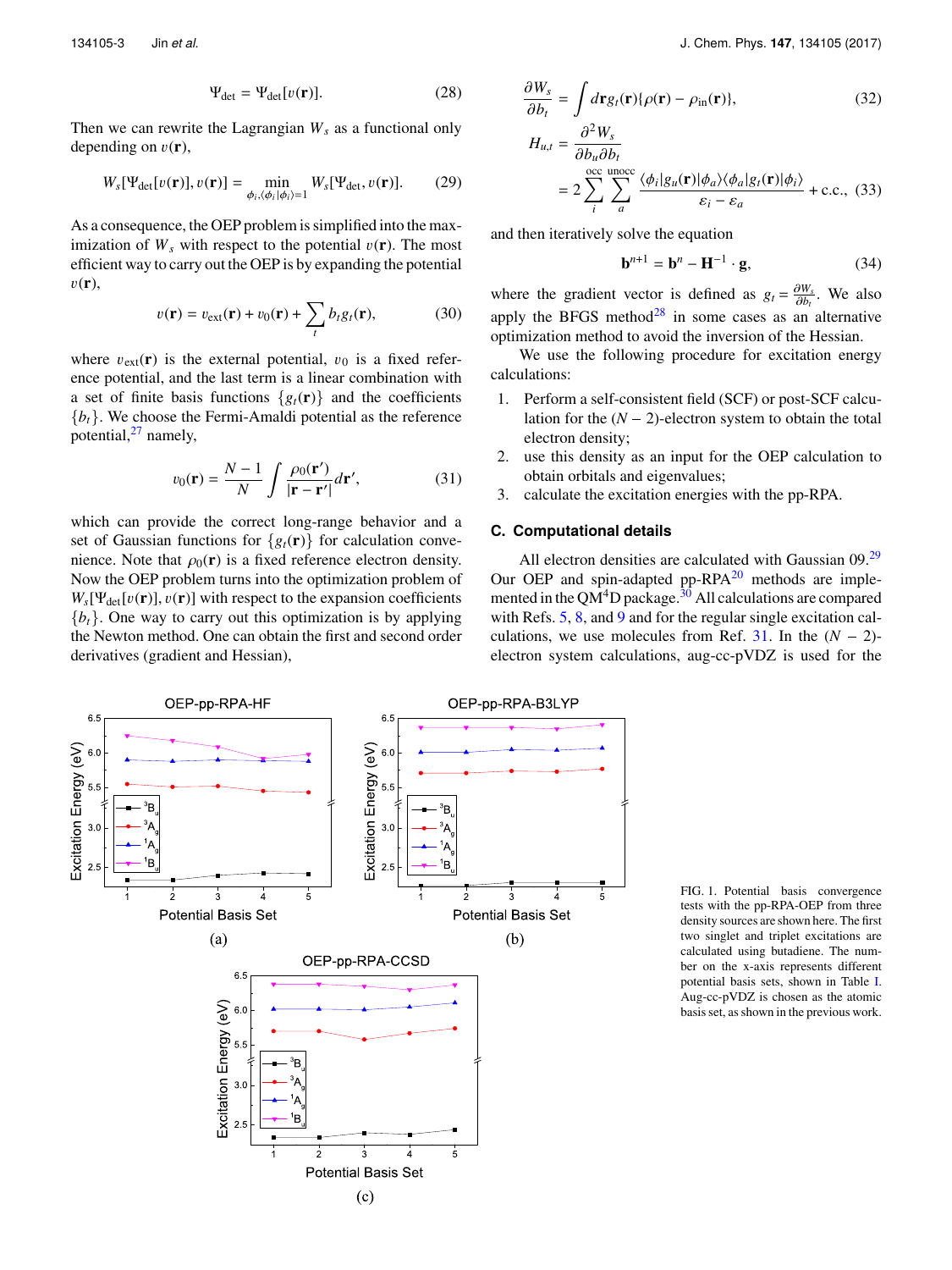<span id="page-4-1"></span>TABLE I. The potential basis set for the convergence test in Fig. [1.](#page-3-0) The first column represents the number on the x-axis in Fig. [1.](#page-3-0)

| x-label        | C          | Smallest<br>exponent   | Н   | <b>Smallest</b><br>exponent |  |
|----------------|------------|------------------------|-----|-----------------------------|--|
|                | 30s        | $2^{-15}$              |     |                             |  |
| $\mathcal{L}$  | 38s        | $2^{-15}$              |     |                             |  |
| $\mathcal{R}$  | 15s/9p/2d  | 0.031 25/0.062 5/0.5   | 20s | 0.0078125                   |  |
| $\overline{4}$ | 19s/12p/3d | 0.031 25/0.031 25/0.5  |     |                             |  |
|                | 38s/12p/7d | $2^{-15}/0.0125/0.125$ |     |                             |  |

molecules in Secs. [III B](#page-4-2) and [III C](#page-5-0) and aug-cc-pVOZ is used for the molecules in Secs. [III D](#page-6-0) and [III E.](#page-6-1) In the OEP calculations, the potential basis set is expanded in *s*, *p*, and *d*-type even tempered functions. In the benchmark test of regular single excitations, we adopt the basis set in Wu's work,  $32$  where for non-hydrogen atoms, the basis has 19*s*/12*p*/3*d* functions. And for small molecules, the basis has 38*s*/12*p*/7*d* functions considering the computational cost.

#### <span id="page-4-0"></span>**III. RESULTS**

#### **A. Convergence test**

In general, the basis set convergence needs to be verified with both atomic orbital basis and OEP potential basis. The basis set convergence test with correlation consistent basis set (cc-pVXD, with  $X = D$ , T, Q) and augmented correlation consistent basis set (aug-cc-pVXD, with  $X = D$ , T, Q) has been investigated previously<sup>[8](#page-7-27)</sup> and here the aug-cc-pVDZ basis is chosen for the convergence test of different potential basis sets. We used butadiene for the potential basis convergence test. The result is shown in Fig. [1.](#page-3-0) The convergence with all three input densities (HF, B3LYP, and CCSD) is fast.

<span id="page-4-4"></span>TABLE II. Low-lying excitations of four different molecules, compared with Ref.  $34$  (in eV).<sup>[a](#page-4-3)</sup>

| Term              | Ref. | HF      | $O-HF$  | B3LYP   | O-B3LYP | PBE     | O-CCSD |
|-------------------|------|---------|---------|---------|---------|---------|--------|
| BH                |      |         |         |         |         |         |        |
| $\rm{^{3}H}$      | 1.27 | 1.66    | 0.96    | 1.39    | 1.21    | 1.26    | 1.32   |
| $1\,\mathrm{II}$  | 2.85 | 3.18    | 2.74    | 3.16    | 3.02    | 3.07    | 3.11   |
| $3\Sigma(D)$      | 5.04 | 5.51    | 4.25    | 5.12    | 4.78    | 4.89    | 5.04   |
| ${}^1\Delta(D)$   | 6.06 | 6.10    | 5.13    | 5.97    | 5.68    | 5.80    | 5.97   |
| $CH+$             |      |         |         |         |         |         |        |
| $\rm{^{3}H}$      | 1.15 | 1.72    | 0.75    | 1.15    | 0.94    | 1.01    | 1.23   |
| $1\,\mathrm{II}$  | 3.07 | 3.59    | 2.79    | 3.17    | 2.99    | 3.07    | 3.27   |
| ${}^1\Delta(D)$   | 7.01 | 7.37    | 5.79    | 6.58    | 6.21    | 6.38    | 6.87   |
| ${}^{1}\Sigma(D)$ | 8.45 | 8.62    | 7.17    | 7.94    | 7.60    | 7.77    | 8.25   |
| $_{\rm CO}$       |      |         |         |         |         |         |        |
| $\rm{^{3}H}$      | 6.32 | 5.62    | 5.29    | 5.95    | 5.58    | 5.98    | 6.28   |
| $1\,\mathrm{II}$  | 8.51 | 7.83    | 7.53    | 8.13    | 7.76    | 8.13    | 8.41   |
| CH <sub>2</sub> O |      |         |         |         |         |         |        |
| $3A_2$            | 3.50 | 2.04    | 2.07    | 3.41    | 3.32    | 3.61    | 3.44   |
| $^{1}A_{2}$       | 3.94 | 2.38    | 2.52    | 3.93    | 3.86    | 4.16    | 3.99   |
| <b>MSE</b>        |      | $-0.13$ | $-0.85$ | $-0.11$ | $-0.35$ | $-0.14$ | 0.00   |
| <b>MAE</b>        |      | 0.60    | 0.85    | 0.21    | 0.38    | 0.29    | 0.10   |

<span id="page-4-3"></span><sup>a</sup>HF stands for pp-RPA with HF references, and O-HF stands for the pp-RPA-OEP with a given HF density (pp-RPA-OEP-HF). Double excitations are marked as (D). MSE refers to mean signed error and MAE refers to mean absolute error.

<span id="page-4-6"></span>TABLE III. Rydberg Excitations of BH, CH<sup>+</sup>, and CO (in eV).

| Term        | Ref.  | HF    | $O-HF$ | B3LYP | O-B3LYP | <b>PBE</b> | O-CCSD |
|-------------|-------|-------|--------|-------|---------|------------|--------|
| BH          |       |       |        |       |         |            |        |
| $3\Sigma$   | 7.04  | 6.60  | 7.60   | 7.65  | 7.79    | 7.87       | 8.27   |
| $CH+$       |       |       |        |       |         |            |        |
| $3\Sigma$   | 11.41 | 10.94 | 11.83  | 11.69 | 11.80   | 11.91      | 12.86  |
| $1\Sigma$   | 13.42 | 12.64 | 15.12  | 14.74 | 15.10   | 15.24      | 16.24  |
| CO          |       |       |        |       |         |            |        |
| $3\Sigma^+$ | 10.40 | 8.79  | 10.00  | 12.19 | 12.57   | 12.91      | 12.67  |
| $1y+$       | 10.78 | 8.79  | 10.17  | 12.77 | 13.22   | 13.52      | 13.07  |
| <b>MAE</b>  |       | 1.06  | 0.74   | 1.20  | 1.49    | 1.68       | 2.01   |

According to Table [I,](#page-4-1) 1 and 2 only contain *s*-type Gaussian functions in the potential basis set, and 3, 4, and 5 contain *According to Table I, 1 and 2 only contain <i>s*-type Gaussian functions in the potential basis set, and 3, 4, and 5 contain *s*, *p*, and *d*–type Gaussian functions. We observed that excitation energies slightly changed with the existence of *p* and functions in the potential basis set, and 3, 4, and 5 contains,  $p$ , and  $d$ -type Gaussian functions. We observed that excitation energies slightly changed with the existence of  $p$  and  $d$ -type functions. This is because can capture the non-spherical effects. The potential basis set with 19*s*/12*p*/3*d* functions (x-label 4 in Fig. [1\)](#page-3-0) is considered to be converged. Therefore, we took this potential basis set and aug-cc-pVDZ as the atomic basis set for regular single excitations. And for small molecules, 38*s*/12*p*/7*d* is used since the computational cost of small molecules is low.

#### <span id="page-4-2"></span>**B. Small molecules**

We tested four small molecules, shown in Table [II.](#page-4-4) Both single and double excitations are captured by the pp-RPA. The pp-RPA with OEP orbitals and orbital energies with an input coupled-cluster singles and doubles (CCSD) density (pp-RPA-OEP-CCSD) provides the best excitation energies, where the mean signed error is 0.00 eV and the mean absolute error is 0.10 eV. However, other density sources do not perform as well. For the pp-RPA-OEP-HF method, the mean absolute error is 0.85 eV, while that of the pp-RPA-HF is 0.60 eV, similarly for the pp-RPA-OEP-B3LYP and the pp-RPA-B3LYP (0.38 eV and 0.21 eV, respectively). This is reasonable because the CCSD density is an accurate density source so that the OEP with a CCSD density can provide accurate orbitals and orbital energies, while the quality of the electron densities calculated by the HF and B3LYP is not good enough for these small molecules. It is encouraging that the best KS reference here from O-CCSD (OEP with CCSD density) provides excellent accuracy, the best overall in this test set. However,

<span id="page-4-7"></span>TABLE IV. Adiabatic singlet-triplet gaps for diatomic diradicals (in kc[a](#page-4-5)l/mol).<sup>a</sup>

|     |  |  | Mol Expt. HF O-HF B3LYP O-B3LYP PBE O-PBE O-CCSD   |  |      |
|-----|--|--|----------------------------------------------------|--|------|
|     |  |  | NH 35.9 30.9 39.6 38.5 37.5 40.5 38.6              |  |      |
|     |  |  | OH <sup>+</sup> 50.5 45.4 48.7 52.3 49.7 54.2 50.0 |  |      |
|     |  |  | NF 34.3 28.6 29.4 28.7 28.3 28.3 28.0              |  | 29.0 |
|     |  |  | $Q_2$ 22.6 23.1 22.8 23.6 22.9 23.5 23.3           |  | 22.9 |
| MAE |  |  | 4.1 2.7 2.8 2.2 3.8 2.6                            |  |      |

<span id="page-4-5"></span><sup>a</sup>Geometries and experimental values are from Refs. [36](#page-7-31) and [37.](#page-7-32) The basis set for all calculations is aug-cc-pVDZ.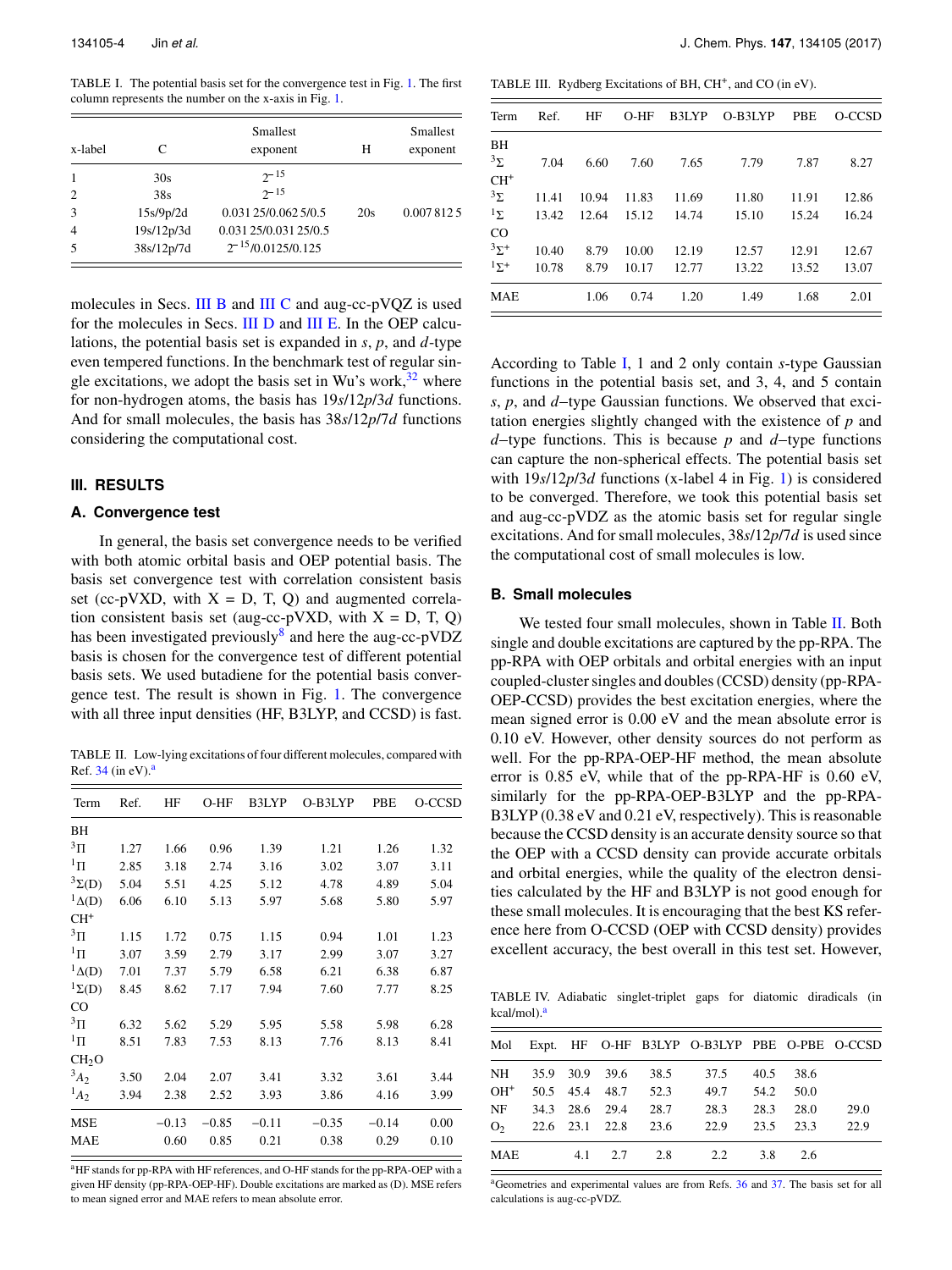<span id="page-5-2"></span>TABLE V. Adi[a](#page-5-1)batic singlet-triplet gaps for methylene (in kcal/mol).<sup>a</sup>

|  |  | Ref. HF O-HF B3LYP O-B3LYP PBE O-PBE O-CCSD      |  |      |
|--|--|--------------------------------------------------|--|------|
|  |  | ${}^{1}A_1$ 9.7 -2.4 10.5 3.7 7.9 5.9 5.5 0.0    |  |      |
|  |  | ${}^{1}B_1$ 32.5 26.3 26.7 32.0 32.0 33.5 33.2   |  | 38.0 |
|  |  | $2^1A_1$ 58.3 45.6 53.0 52.9 52.9 54.8 55.0 64.7 |  |      |

<span id="page-5-1"></span><sup>a</sup>Geometries are from Ref. [41.](#page-7-33) Reference values are calculated with EOM-SF-CCSD(dT)/aug-cc-pVQZ.<sup>[42](#page-7-34)</sup>

the KS OEP results from other densities (O-HF and O-B3LYP) do not perform better than the corresponding generalized KS (GKS) results (HF or B3LYP).

In terms of the accuracy, The equation-of-motion coupled cluster method restricted to single and double excitations (EOM-CCSD)[33](#page-7-35) performs slightly better than the OEP-pp-RPA. However, the main goal of this work is to investigate the limit of the pp-RPA, rather than promoting the computational method of the pp-RPA with the electron density from CCSD calculations.

#### <span id="page-5-0"></span>**C. Rydberg excitations**

Rydberg excitations of the above molecules are also computed, shown in Table [III.](#page-4-6) The pp-RPA-OEP-CCSD overestimates the excitation energies, which behaves slightly

<span id="page-5-3"></span>TABLE VI. Vertical excitation energies of the benchmark test in regular single excitations (in eV). TD calculations refer to standard TDDFT calculations.

| Mol              | Exci.          | Ref.       | HF      | O-HF         | B3LYP   | O-B3LYP | PBE     | TD-B3LYP | TD-PBE  | O-CCSD  |
|------------------|----------------|------------|---------|--------------|---------|---------|---------|----------|---------|---------|
| Ethene           | $^3B_{1u}$     | 4.5        | 3.92    | 3.43         | 3.62    | 3.48    | 3.48    | 4.05     | 4.24    |         |
| Ethene           | $^1B_{1u}$     | 7.8        | 6.26    | 7.71         | 8.45    | 8.18    | 8.85    | 7.38     | 7.39    |         |
| <b>Butadiene</b> | $3B_u$         | 3.2        | 3.22    | 2.39         | 2.53    | 2.26    | 2.28    | 2.79     | 2.95    | 2.34    |
| <b>Butadiene</b> | ${}^{3}A_g$    | 5.08       | 5.60    | 5.48         | 6.10    | 5.76    | 5.85    | 4.85     | 4.99    | 5.69    |
| <b>Butadiene</b> | ${}^1B_u$      | 6.18       | 5.49    | 6.23         | 6.57    | 6.03    | 6.51    | 5.56     | 5.44    | 6.37    |
| <b>Butadiene</b> | $^{1}A_{g}$    | 6.55       | 5.92    | 5.92         | 6.44    | 6.45    | 6.11    | 6.49     | 6.11    | 6.02    |
| Hexatriene       | $3B_u$         | 2.4        | 2.59    | 1.53         | 1.88    | 1.59    | 1.61    | 2.12     | 2.28    | 1.61    |
| Hexatriene       | ${}^{3}A_g$    | 4.15       | 5.20    | 4.22         | 4.86    | 4.41    | 4.47    | 3.94     | 4.04    | 4.41    |
| Hexatriene       | $^{1}A_{g}$    | 5.09       | 5.42    | 4.32         | 4.99    | 4.45    | 4.49    | 5.50     | 5.02    | 4.86    |
| Hexatriene       | ${}^1B_u$      | 5.1        | 5.03    | 4.53         | 5.29    | 5.00    | 5.13    | 4.60     | 4.44    | 4.46    |
| Octetraene       | $3B_u$         | 2.2        | 2.15    | 1.25         | 1.49    | 1.22    | 1.21    | 1.71     | 1.87    |         |
| Octetraene       | ${}^3A_g$      | 3.55       | 4.75    | 3.37         | 4.00    | 3.52    | 3.57    | 3.26     | 3.36    |         |
| Octetraene       | $^{1}A_{g}$    | 4.47       | 5.02    | 3.47         | 4.08    | 3.50    | 3.53    | 4.80     | 4.17    |         |
| Octetraene       | ${}^1B_u$      | 4.66       | 4.58    | 3.82         | 4.50    | 4.20    | 4.29    | 3.96     | 3.78    |         |
| Cyclopropene     | $3B_2$         | 4.34       | 4.22    | 3.87         | 4.08    | 3.91    | 3.91    | 3.70     | 3.79    | 3.96    |
| Cyclopropene     | ${}^1B_2$      | 7.06       | 5.87    | 6.68         | 7.29    | 7.20    | 7.31    | 6.09     | 5.91    | 7.26    |
| Cyclopentadiene  | $^3B_2$        | 3.25       | 3.12    | 2.53         | 2.66    | 2.53    | 2.53    | 2.74     | 2.91    | 2.63    |
| Cyclopentadiene  | $3A_1$         | 5.09       | 5.45    | 5.05         | 5.33    | 4.99    | 5.07    | 4.75     | 4.87    | 5.03    |
| Cyclopentadiene  | ${}^1B_2$      | 5.55       | 5.16    | 5.00         | 5.46    | 5.33    | 5.45    | 4.95     | 4.88    | 5.24    |
| Cyclopentadiene  | $^{1}A_{1}$    | 6.31       | 6.01    | 6.14         | 6.42    | 6.12    | 6.16    | 6.40     | 5.78    | 6.23    |
| Norbornadiene    | $3A_2$         | 3.72       | 3.77    | 3.46         | 3.51    | 3.42    | 3.58    | 3.10     | 3.16    | 3.54    |
| Norbornadiene    | $3B_2$         | 4.16       | 4.49    | 4.49         | 4.34    | 4.45    | 4.51    | 3.63     | 3.78    | 4.45    |
| Norbornadiene    | $A_2$          | 5.34       | 3.95    | 5.07         | 5.21    | 5.13    | 5.34    | 4.70     | 4.40    | 5.18    |
| Norbornadiene    | ${}^1B_2$      | 6.11       | 4.58    | 6.67         | 6.84    | 6.83    | 6.99    | 5.28     | 4.94    | 6.72    |
| Furan            | $^3B_2$        | 4.17       | 3.82    | 3.37         | 3.49    | 3.28    | 3.37    | 3.70     | 3.89    | 3.50    |
| Furan            | $^{3}A_{1}$    | 5.48       | 5.79    | 5.01         | 5.37    | 5.02    | 5.12    | 5.18     | 5.25    | 4.98    |
| Furan            | ${}^1B_2$      | 6.32       | 5.08    | 6.06         | 6.57    | 6.37    | 6.58    | 5.93     | 5.88    | 6.42    |
| Furan            | $^{1}A_{1}$    | 6.57       | 6.61    | 6.62         | 6.88    | 6.52    | 6.65    | 6.58     | 6.28    | 6.68    |
| s-tetrazine      | $3B_{3u}$      | 1.89       | 3.28    | 2.05         | 2.19    | 1.93    | 1.86    | 1.47     | 1.15    | 1.85    |
| s-tetrazine      | ${}^3\!A_u$    | 3.52       | 5.38    | 3.52         | 3.67    | 3.27    | 3.16    | 3.15     | 2.54    | 3.13    |
| s-tetrazine      | ${}^{1}B_{3u}$ | 2.24       | 3.78    | 2.55         | 2.73    | 2.46    | 2.41    | 2.27     | 1.85    | 2.38    |
| s-tetrazine      | $^{1}A_u$      | 3.48       | 5.59    | 3.76         | 3.67    | 3.50    | 3.40    | 3.54     | 2.87    | 3.36    |
| Formaldehyde     | $3A_2$         | 3.5        | 1.65    | 1.84         | 3.15    | 3.08    | 3.40    | 3.10     | 2.97    | 3.03    |
| Formaldehyde     | $^{1}A_{2}$    | 3.88       | 2.00    | 2.26         | 3.68    | 3.62    | 3.97    | 3.83     | 3.71    | 3.61    |
| Acetone          | $3A_2$         | 4.05       | 3.10    | 3.01         | 4.13    | 3.94    | 4.24    | 3.68     | 3.52    | 4.38    |
| Acetone          | $^{1}A_{2}$    | 4.4        | 3.38    | 3.41         | 4.56    | 4.44    | 4.66    | 4.31     | 4.14    | 4.82    |
| Benzoquinone     | $3B_{1g}$      | 2.51       | 4.74    | 2.78         | 2.93    |         | 2.44    | 1.93     | 1.42    |         |
| Benzoquinone     | ${}^{1}B_{1g}$ | 2.78       | 4.98    | 2.99         | 3.14    |         | 2.65    | 2.43     | 1.87    |         |
| Total            |                | MSE        |         | $0.00 -0.37$ | 0.06    | $-0.22$ | $-0.12$ | $-0.35$  | $-0.50$ | $-0.13$ |
| Total            |                | <b>MAE</b> | 0.92    | 0.52         | 0.40    | 0.38    | 0.40    | 0.40     | 0.50    | 0.35    |
| Singlets         |                | MSE        | $-0.27$ | $-0.36$      | 0.20    | $-0.10$ | 0.03    | $-0.28$  | $-0.58$ | $-0.04$ |
| Singlets         |                | <b>MAE</b> | 1.08    | 0.48         | 0.36    | 0.27    | 0.33    | 0.38     | 0.58    | 0.27    |
| Triplets         |                | <b>MSE</b> | 0.29    | $-0.45$      | $-0.02$ | $-0.34$ | $-0.27$ | $-0.42$  | $-0.41$ | $-0.23$ |
| Triplets         |                | <b>MAE</b> | 0.71    | 0.55         | 0.46    | 0.48    | 0.44    | 0.42     | 0.41    | 0.43    |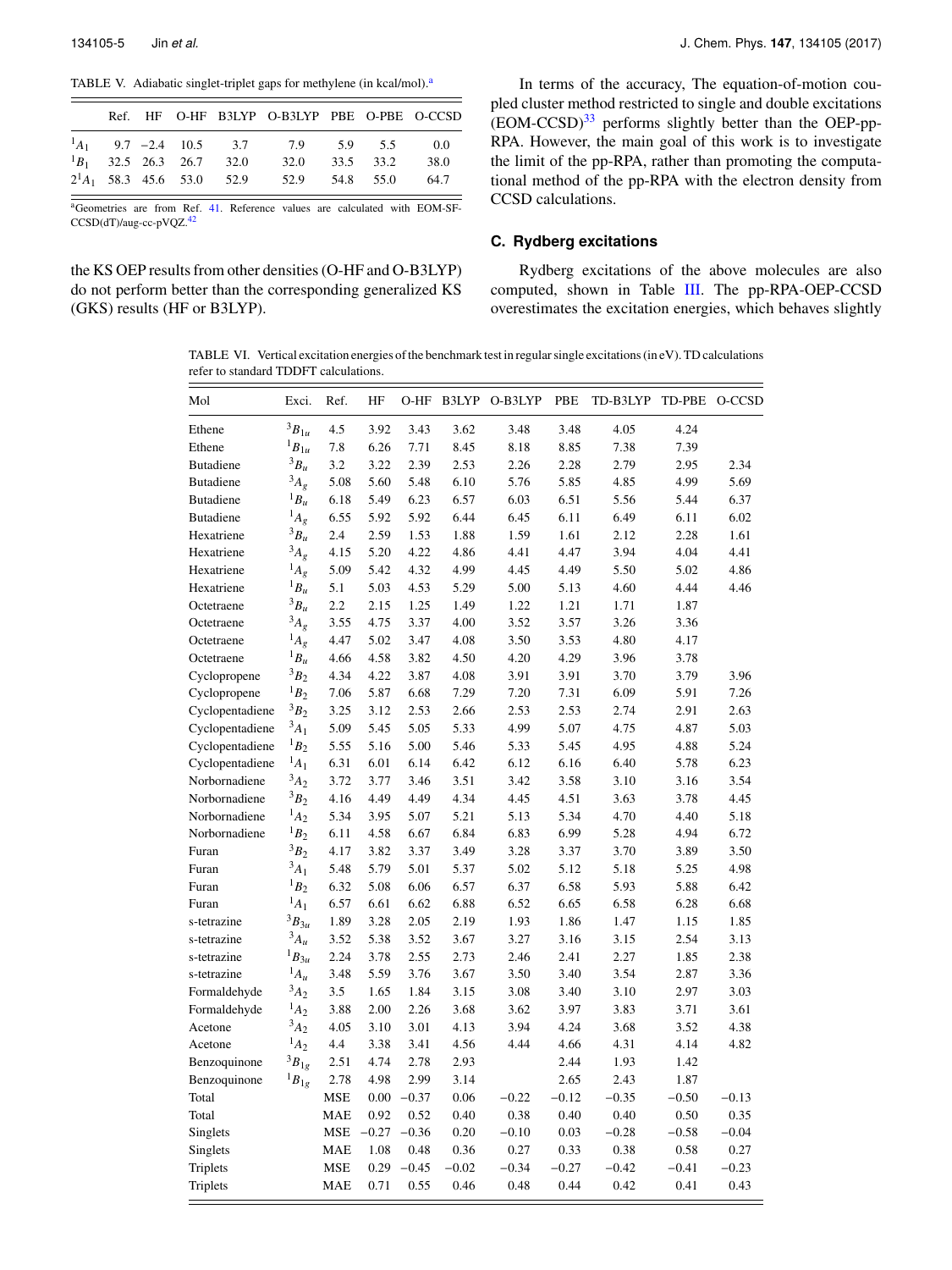worse than the pp-RPA with PBE or B3LYP. In general, the pp-RPA does not predict Rydberg excitations as accurately as it does for the low-lying excitations with both approximated density functionals or functionals of density matrices.

#### <span id="page-6-0"></span>**D. Diradicals**

When two electrons are removed from a diradical system, **D. Diradicals**<br>When two electrons are removed from a diradical system,<br>the remaining  $(N - 2)$ -electron system is generally a closedshell singlet system, which can be well described by some wellknown density functionals like B3LYP or PBE. This is ideal the remaining  $(N - 2)$ -electron system is generally a closed-<br>shell singlet system, which can be well described by some well-<br>known density functionals like B3LYP or PBE. This is ideal<br>for the pp-RPA calculation because it electron system. Therefore, the pp-RPA is expected to describe properties of diradicals well, for example, singlet-triplet (ST) gaps. Two types of ST gaps are usually considered: vertical ST gaps,  $E_{g_v}$ , are directly calculated from the pp-RPA equation, while adiabatic gaps, *Eg<sup>a</sup>* , need a correction term given by the geometry difference of the *N*-electron system. In general, two types of corrections are carried out in calculations<sup>[9](#page-7-12)</sup>

$$
Eg_a = E_{S,S_{geo}} - E_{T,T_{geo}} = Eg_{v,S_{geo}} + (E_{T,S_{geo}} - E_{T,T_{geo}}),
$$
 (35)

$$
Eg_a = E_{S, S_{geo}} - E_{T, T_{geo}} = Eg_{v, T_{geo}} + (E_{S, S_{geo}} - E_{S, T_{geo}}). \tag{36}
$$

In our cases, Eq. [\(35\)](#page-6-2) is adopted as the correction equation.

We tested the singlet-triplet gaps for diradicals with five molecules, four of which are diatomic diradicals and the other one is a carbene-like diradical. The ST gaps for diatomics are in Table [IV.](#page-4-7) In this case, the pp-RPA-OEP results are consistently better than the pp-RPA results calculated with approximate density functionals. Especially for the pp-RPA-OEP-HF, the mean absolute error decreases from 4.1 to 2.7 kcal/mol. This result shows that the pp-RPA calculated with the DFT references is better than the HF references. Here we observe the OEP HOMO-LUMO degeneracy problem with the CCSD densities of NH and OH<sup>+</sup>. This phenomenon was addressed by Rohr<sup>[35](#page-7-36)</sup> and it also affects the ST gaps with the PBE densities. The pp-RPA-OEP-PBE differs from pp-RPA-PBE mainly in the long-range behavior of the local potential; however, for NH and OH<sup>+</sup>, their results differ by 1.9 and 4.2 kcal/mol, respectively.

The ST gaps of methylene are shown in Table [V.](#page-5-2) Methylene has two non-degenerate frontier orbitals—one  $\sigma$  orbital and one  $\pi$  orbital with different symmetries. The ground state is  $3B_1$ , where one electron occupies the  $\sigma$  orbital and one occupies the  $\pi$  orbital. Three excited states, <sup>1</sup> $A_1$ , <sup>1</sup> $B_1$ , and 2<sup>1</sup> $A_1$ ,

represent three singlet states,  $\sigma^2$ ,  $\sigma^1 \pi^1$ , and  $\pi^2$ , respectively.<br>Note that <sup>1</sup>B, is an open-shell singlet. The result shows that Note that  ${}^{1}B_1$  is an open-shell singlet. The result shows that for  ${}^{1}A_1$ , the pp-RPA-OEP-HF gives the best estimation, while for other two states, the pp-RPA-OEP results with other three densities are better than those with the HF density. In fact, for methylene, the first adiabatic gap had historically been a puzzle. The reason is that the singlet energy with  ${}^{1}A_1$  geometry is fairly close to or lower than the triplet energy.[38–](#page-7-37)[40](#page-7-38) In our calculation, the pp-RPA-OEP-CCSD underestimates this gap (0.0 kcal/mol) and pp-RPA-HF and pp-RPA-B3LYP also underestimate this gap.

#### <span id="page-6-1"></span>**E. Regular single excitations**

<span id="page-6-2"></span>The regular single excitation results of 12 molecules are shown in Table [VI,](#page-5-3) which contains 19 triplet and singlet excitations. The total mean absolute error (MAE) shows that the pp-RPA-OEP methods perform consistently better than the pp-RPA calculated with approximate density functionals. The pp-RPA-OEP-CCSD method still gives the best excitation energies. For HF, the MAE of the pp-RPA-OEP-HF is 0.52 eV, which significantly improves the pp-RPA-HF result (0.92 eV). And the MAE of the pp-RPA-OEP-B3LYP is slightly better the pp-RPA-B3LYP (0.38 eV versus 0.40 eV). This reflects that excitation energies from the pp-RPA are better described with KS density functional references rather than GKS references from density matrix functional in our regular single excitations. In addition, from the total mean signed error (MSE), we notice that the pp-RPA-OEP underestimates excitation energies, which behaves similar with the pp-RPA-PBE, shown in Fig. [2.](#page-6-3) However, compared with the TDDFT results from B3LYP and PBE functionals, pp-RPA has better MSEs. Standard TDDFT calculations with B3LYP and PBE strongly underestimate both singlet and triplet excitations, as shown in Table [VI.](#page-5-3)

Moreover, the singlet and triplet excitations behave differently with the pp-RPA-OEP methods. Our method improves the accuracy of predictions of singlet excitations. For HF, the improvement is 0.6 eV in terms of the MAE. However, the error in triplet excitations is nearly unchanged. And for B3LYP, triplet excitations with the pp-RPA-OEP-B3LYP have an MAE of 0.48 eV, which is slightly larger than the pp-RPA-B3LYP (0.46 eV). Therefore, singlet excitations are better described than triplet excitations by the pp-RPA for regular single excitations. MSEs are visually shown in Fig. [2,](#page-6-3) where the pp-RPA-OEP underestimates both singlet and triplet

<span id="page-6-3"></span>

FIG. 2. Error distribution of the pp-RPA and the pp-RPA-OEP results with HF and B3LYP densities. It can be noticed that the pp-RPA-OEP results mostly underestimate the excitation energies. And singlet excitations are well captured by the pp-RPA-OEP in contrast with triplet excitations.